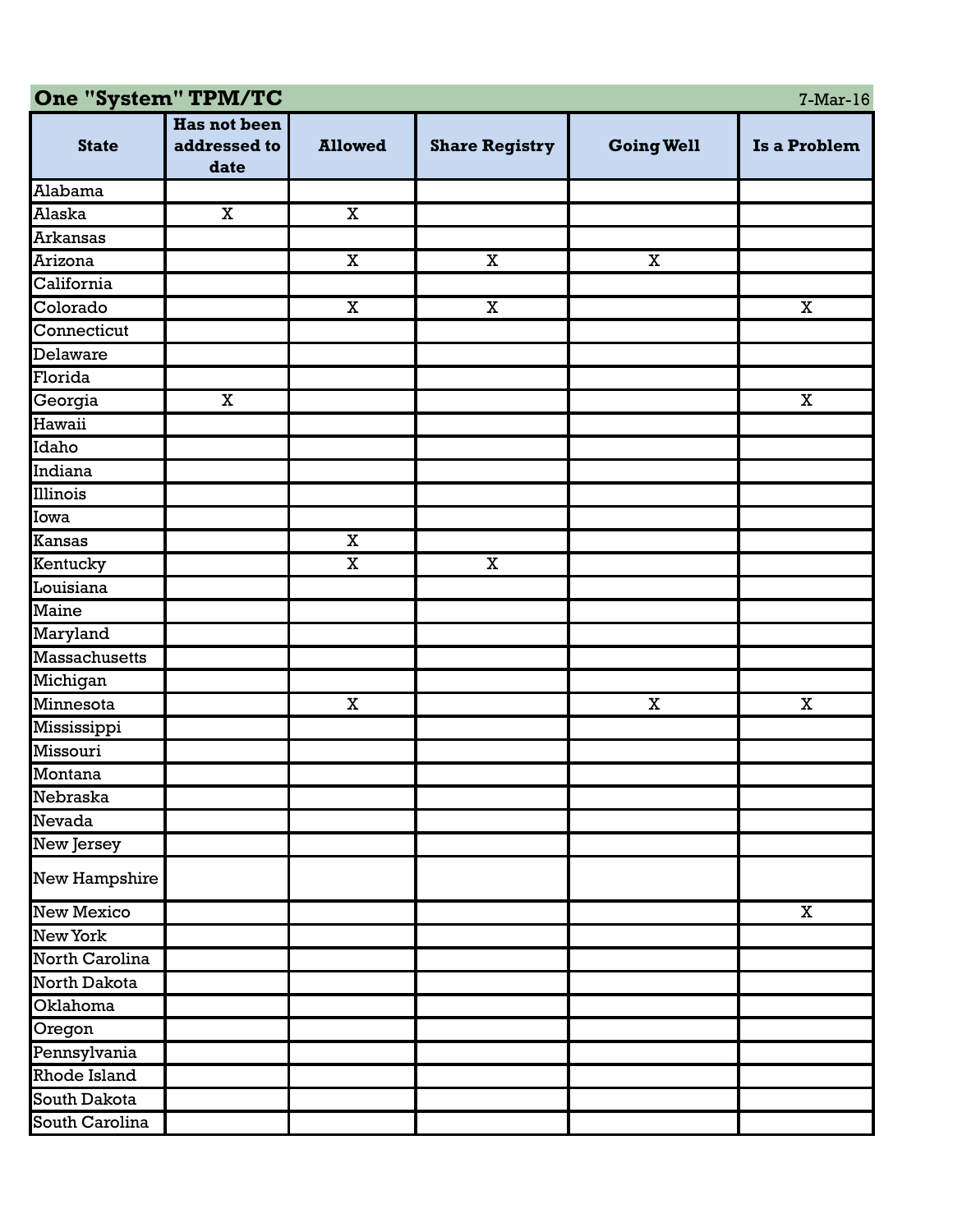| Tennessee            | $\mathbf X$ | X |   |
|----------------------|-------------|---|---|
| Texas                |             |   |   |
| <b>Utah</b>          |             |   |   |
| Vermont              |             |   |   |
| Virginia             |             |   |   |
| Washington           | $\mathbf X$ |   |   |
| Washington,<br>D.C.  |             |   |   |
| <b>West Virginia</b> |             |   |   |
| Wisconsin            |             |   |   |
| Wyoming              | $\mathbf X$ |   | X |

## Renee Morgan: Georgia

We do not currently have the situation in GA but it is being discussed. We have a 3 TC's now owned by the same corporation and the mothership want to do this. Their proposal however is that they will take the lead over the other Level I and II (they are a Level II and new kid on the block). This is not going well. I am interested in the feedback from everyone as well.

## Tim Orcutt: Washington

Washington has only one program manager per facility. That being said, there in nothing in rule from preventing them from doing so. There is the ACS standard that applies to level I and II facilities that the manager has to be full-time and dedicated to the trauma program. My only concern would be if the level III has a large patient volume the level IV may not get the attention it needs. If the level III manager has the time to dedicate to the level IV their experience could be very valuable to them.

# Rob Seesholtz: Tennessee

Here in Nashville HCA is using a similar model but only with a centralized registry. Each hospital has their own program manager but the registry for multiple facilities is managed at one location.

# Kelli Perrotti: Wyoming

It could be worth a shot, it really depends on the registry requirements and the expectations of a Level III in MT. I have one hospital system who thinks they can do this exact scenario, but without a full time FTE (the ED manager is expected to do TC at both hospitals. I seriously do not think it will be successful as the great majority of WY "Level IIIs" have a full time FTE for the coordinator (who also does registry). Do the hospitals 'share' medical staff? Our registry requirements are the same for all facilities regardless of size (sans the TQIP additions).

#### Chris Ballard: Minnesota

We have several of these arrangements in Minnesota. Some work well; some not so well. In some cases, we have two critical access hospitals—level 4s—with the same TPM. As long as the TPM has a sufficient portion of their FTE dedicated commensurate with the volume of cases they have to review, it has worked fine. But we have another situation where the TPM is managing three sizable level 3s. Obviously the volume of cases for one person to review is insurmountable. In fact, it may cost them their designations at our council meeting tomorrow.

As the belts tighten around our hospitals' waists, I expect to see more of this practice. I don't think we have to discount it outright. But it does require close scrutiny.

#### Dick Bartlett: Kentucky

Not sure that is a good idea. I could see perhaps someone at the smaller ED, like the lead ED